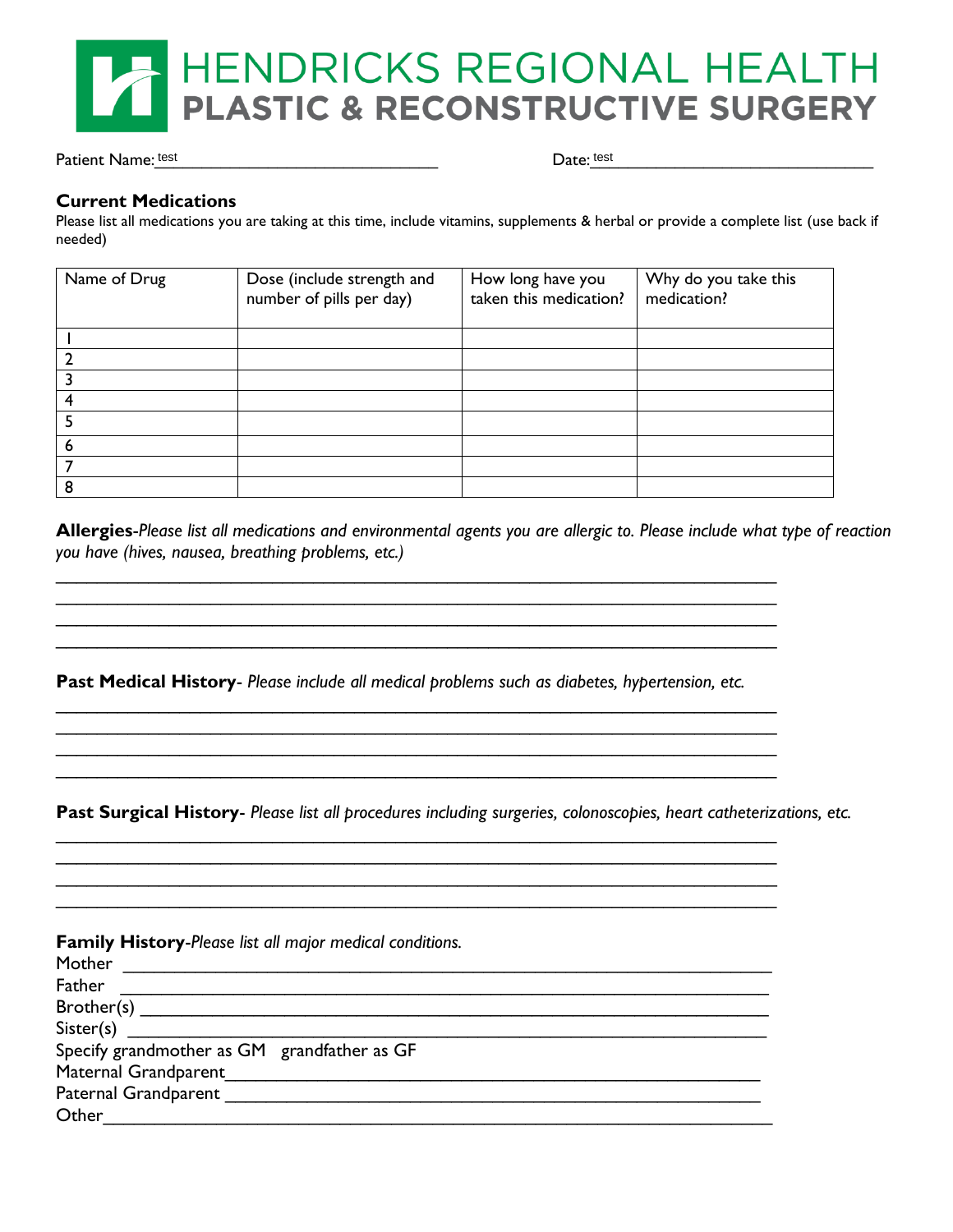# HENDRICKS REGIONAL HEAL PLASTIC & RECONSTRUCTIVE SURGERY

Patient Name: test

Date: test

# **Review of Systems (symptoms within the last 7 days)**

# **Constitution**

**Fatigue Fever Unexpected Weight Change** Other\_\_\_\_\_\_\_\_\_

| ☑YES        | NO⊡                  |
|-------------|----------------------|
| $\neg$ YES  | $\mathsf{NO}\square$ |
| <b>TYES</b> | NO⊟                  |

# **Ear/Nose/Throat**

| Congestion   | LIYES NO      |  |
|--------------|---------------|--|
| Hearing loss | $\Box$ YES NO |  |
| Nosebleeds   | $\Box$ YES NO |  |
| Sinus Pain   | $\Box$ YES NO |  |
| Sore Throat  | $\Box$ YES NO |  |
| Other        |               |  |

| Congestion        | $\Box$ YES NO $\Box$ |  |
|-------------------|----------------------|--|
| Hearing loss      | $\Box$ YES NO $\Box$ |  |
| <b>Nosebleeds</b> | $\Box$ YES NO $\Box$ |  |
| Sinus Pain        | $\Box$ YES NO $\Box$ |  |
| Sore Throat       | $\Box$ YES NO $\Box$ |  |
|                   |                      |  |

# **Eyes**

Visual Disturbance **YES NO**

# **Respiratory**

| Sleep Apnea         | $\Box$ YES NO    |  |
|---------------------|------------------|--|
| Cough               | $\Box$ YES NO    |  |
| Shortness of breath | $\Box$ YES NO    |  |
| Wheezing            | $\square$ YES NO |  |
| Other               |                  |  |

| <b>TYES</b> | NO⊡                  |
|-------------|----------------------|
| 1YES        | $\mathsf{NO}\square$ |
| ∃YES        | $\mathsf{NO}\square$ |
| <b>YES</b>  | NO⊟                  |
|             |                      |

|  |                             |  | Cardiovascular |  |
|--|-----------------------------|--|----------------|--|
|  | $\sim$ $\sim$ $\sim$ $\sim$ |  |                |  |

| Criest Fall  |  |
|--------------|--|
| Leg Swelling |  |
| Palpitations |  |
| Other        |  |
|              |  |

# $\Box$ YES NO $\Box$ YES NO **YES NO**

### **Gastroenterology**

Abdominal Pain<br>
Constipation<br>
Nausea<br>
Vomiting<br>
T **Constipation Nausea Vomiting**  $Other$ 

| <b>TYES</b> | NOI |
|-------------|-----|
| <b>TYES</b> | NO厂 |
| ⅂YES        | NOL |
| <b>IYES</b> | NO厂 |

### **Musculoskeletal**

Joint Pain **Solut Pain**<br>
Back pain<br>
Difficulty Walking<br>
Joint swelling<br>
Muscle pain **Difficulty Walking** Joint swelling **Muscle pain** 

| $\mathsf{T}$ YES | NO $\Box$            |
|------------------|----------------------|
| $\sf{T}$ YES     | $\mathsf{NO} \Box$   |
| $\mathsf{T}$ YES | $\mathsf{NO}\square$ |
| ∃YES             | NO∏                  |
| <b>IYES</b>      | NO⊟                  |

| <u>Skin</u>                 |                         |
|-----------------------------|-------------------------|
| Color Change                | <b>NO</b><br>YES.       |
| Rash                        | YES.<br><b>NO</b>       |
| Wound                       | NO  <br>YES.            |
| <u>Immunosuppressed</u>     |                         |
| Immunocompromised           | $\Box$ YES<br>NO        |
| Other                       |                         |
| <b>Neurological</b>         |                         |
| <b>Dizziness</b>            | NO I<br>YES.            |
| <b>Facial Asymmetry</b>     | <b>NO</b><br>YES.       |
| Headaches                   | YES l<br>NO I           |
| Light Headedness            | YES<br><b>NO</b>        |
| <b>Numbness</b>             | YES<br>NO I             |
| Seizure                     | YES<br>NO I             |
| Fainting                    | YES<br>NO I             |
| Weakness                    | NO<br><b>YES</b>        |
| <b>Hematologic</b>          |                         |
| <b>Bruises easily</b>       | <b>YES</b><br><b>NO</b> |
| Other                       |                         |
| <b>Psychiatric</b>          |                         |
| Confusion                   | <b>YES</b><br><b>NO</b> |
| Dysphoric mood              | <b>NO</b><br>YES        |
| Nervous/anxiety             | <b>NO</b><br>YES        |
| Suicidal Ideas              | YES<br>NO               |
| <u>Endocrine</u>            |                         |
| Cold Intolerance            | <b>NO</b><br>YES.       |
| <b>Heat Intolerance</b>     | <b>/ES</b><br><b>NO</b> |
| Other                       |                         |
| Urinary/Reproductive        |                         |
| <b>Difficulty Urinating</b> | <b>NO</b><br>YES        |
| <b>Painful Urination</b>    | YES<br><b>NO</b>        |
| Frequent urination          | <b>NO</b><br>YES        |
| <b>Blood in Urine</b>       | <b>NO</b><br>YES        |
| Urgency                     | <b>NO</b><br><b>YES</b> |
|                             |                         |

# **Female**

Vaginal bleeding **Vaginal discharge** 

| IIYES NOII<br>$\Box$ YES NO $\Box$ |
|------------------------------------|
| $\lfloor$ YES NO $\sqcap$          |
|                                    |

| $\Box$ YES NO $\Box$ |  |
|----------------------|--|
| $\Box$ YES NO $\Box$ |  |